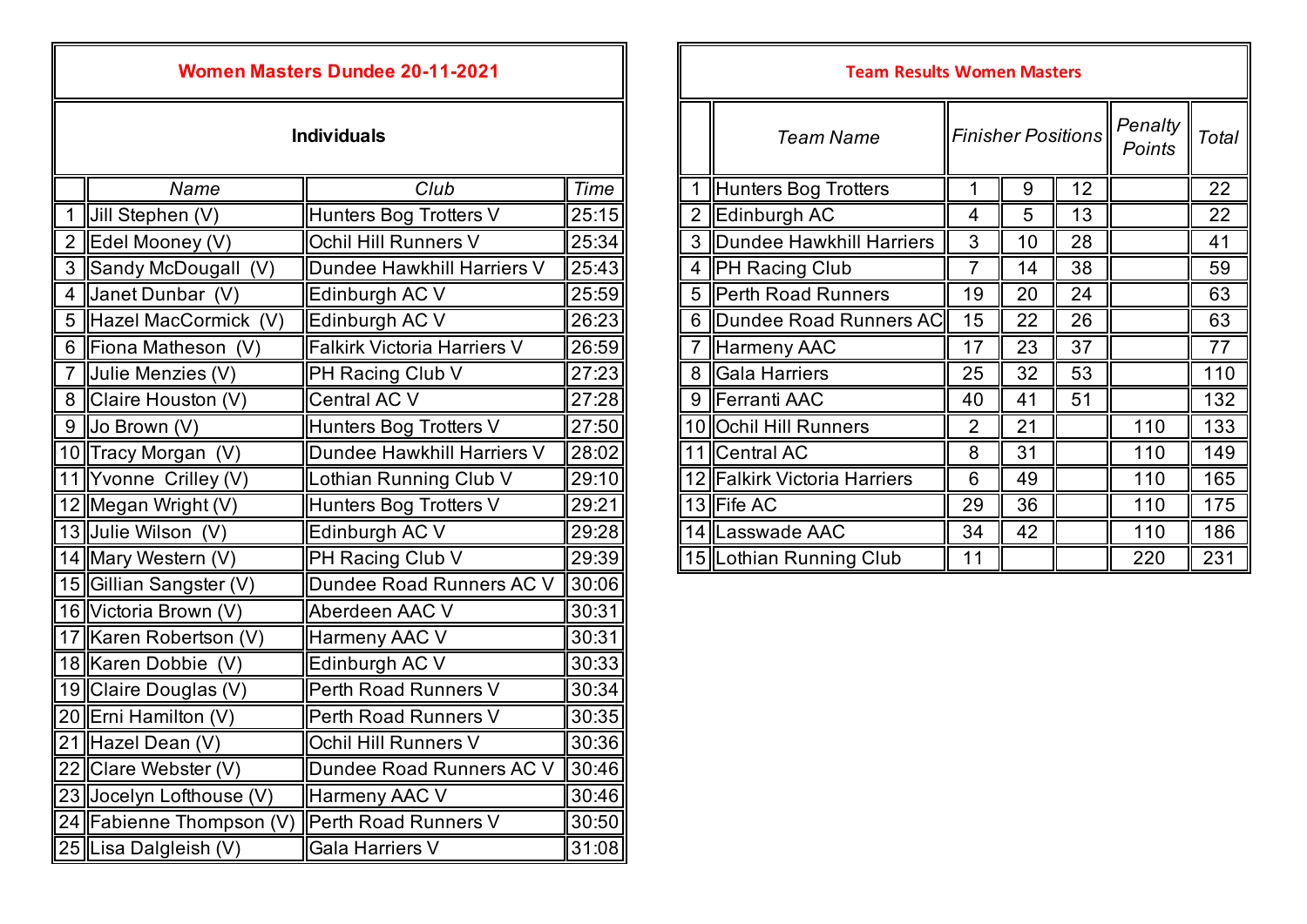|    | 26 Louise Menzies (V)        | Dundee Road Runners AC V           | 31:15 |
|----|------------------------------|------------------------------------|-------|
|    | 27 Phyyllis O'Brien (V)      | Hunters Bog Trotters V             | 31:30 |
|    | 28 Catherine Matthews<br>(V) | Dundee Hawkhill Harriers V         | 31:41 |
|    | 29 Margaret Martin (V)       | Fife AC V                          | 31:46 |
|    | 30 Claire Ward (V)           | Hunters Bog Trotters V             | 31:50 |
|    | 31 Julia McAfee (V)          | Central AC V                       | 31:54 |
|    | 32 Jan Brown (V)             | Gala Harriers V                    | 31:55 |
|    | 33  Lynn Gatherer (V)        | Perth Road Runners V               | 32:11 |
|    | 34 Rachel Fagan (V)          | Lasswade AAC V                     | 32:14 |
|    | 35 Lucia Tisnes (V)          | Dundee Road Runners AC V           | 32:14 |
|    | 36 Innes Bracegirdle (V)     | Fife AC V                          | 32:30 |
|    | 37 Sam Denis (V)             | Harmeny AAC V                      | 32:40 |
|    | 38 Clare Graham (V)          | PH Racing Club V                   | 32:43 |
|    | 39 Julie Ramsay (V)          | Perth Road Runners V               | 32:48 |
|    | 40 Julia Drewer (V)          | Ferranti AAC V                     | 33:05 |
|    | 41 Kate Kitchin (V)          | Ferranti AAC V                     | 33:11 |
|    | 42 Debra Murray (V)          | Lasswade AAC V                     | 33:39 |
|    | 43 Rhonda Manning (V)        | Dundee Hawkhill Harriers V         | 33:42 |
|    | 44 Gillian Douglas (V)       | Perth Road Runners V               | 33:44 |
|    | 45 Shona Adam (V)            | Edinburgh AC V                     | 34:12 |
|    | 46   Louise Waywell (V)      | Perth Road Runners V               | 34:20 |
|    | 47 Susan Allan (V)           | PH Racing Club V                   | 34:35 |
|    | 48 Fiona Manson (V)          | Perth Road Runners V               | 35:00 |
|    | 49 Monica Anderson (V)       | <b>Falkirk Victoria Harriers V</b> | 35:13 |
|    | 50 Susan Ross (V)            | Harmeny AAC V                      | 35:16 |
|    | 51 Julie Locherbach (V)      | Ferranti AAC V                     | 35:37 |
|    | 52 Susan Irwin (V)           | Harmeny AAC V                      | 35:44 |
| 53 | Charlotte Hendry (V)         | Gala Harriers V                    | 35:59 |
| 54 | Stephanie Reid (V)           | Perth Road Runners V               | 36:31 |
|    | 55 Morna Fleming (V)         | Pitreavie AAC V                    | 36:38 |
| 56 | Sheila MacAllister (V)       | Edinburgh AC V                     | 38:22 |